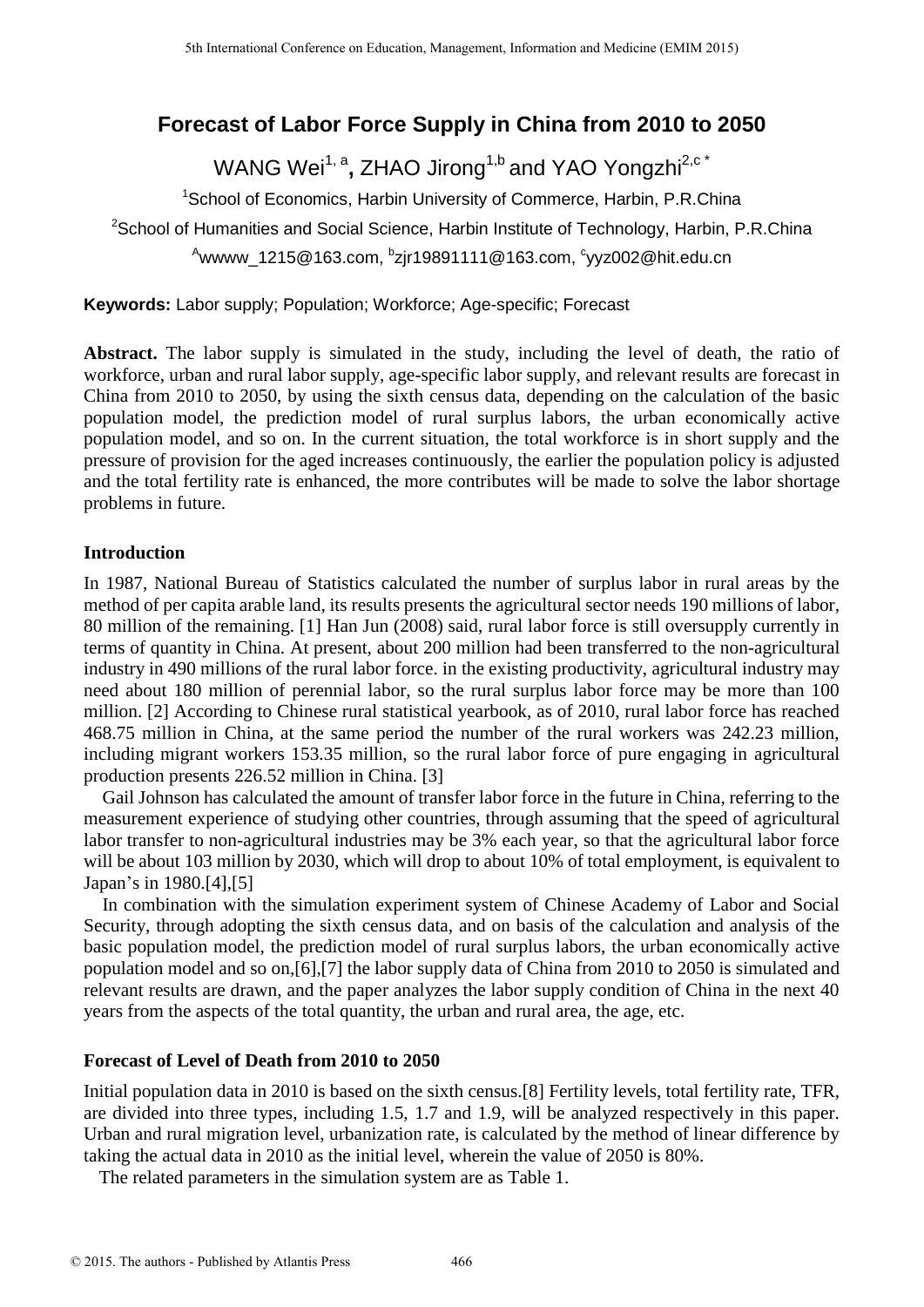| Year   | 2010 | 2011 | 2012 | 2013 | 2014 | 2015 | 2016 | 2017 | 2018 | 2019 |
|--------|------|------|------|------|------|------|------|------|------|------|
| Male   | 72.1 | 72.1 | 72.1 | 72.1 | 73   | 73   | 73   | 73   | 73   | 73   |
| Female | 75.6 | 75.6 | 75.6 | 75.6 | 76.7 | 76.7 | 76.7 | 76.7 | 76.7 | 76.7 |
| Year   | 2020 | 2021 | 2022 | 2023 | 2024 | 2025 | 2026 | 2027 | 2028 | 2029 |
| Male   | 73.8 | 73.8 | 73.8 | 73.8 | 73.8 | 74.6 | 74.6 | 74.6 | 74.6 | 74.6 |
| Female | 77.6 | 77.6 | 77.6 | 77.6 | 77.6 | 78.4 | 78.4 | 78.4 | 78.4 | 78.4 |
| Year   | 2030 | 2031 | 2032 | 2033 | 2034 | 2035 | 2036 | 2037 | 2038 | 2039 |
| Male   | 75.3 | 75.3 | 75.3 | 75.3 | 75.3 | 76   | 76   | 76   | 76   | 76   |
| Female | 79.2 | 79.2 | 79.2 | 79.2 | 79.2 | 79.9 | 79.9 | 79.9 | 79.9 | 79.9 |
| Year   | 2040 | 2041 | 2042 | 2043 | 2044 | 2045 | 2046 | 2048 | 2049 | 2050 |
| Male   | 76.6 | 76.6 | 76.6 | 76.6 | 76.6 | 77.3 | 77.3 | 77.3 | 77.3 | 77.3 |
| Female | 80.6 | 80.6 | 80.6 | 80.6 | 80.6 | 81.2 | 81.2 | 81.2 | 81.2 | 81.2 |

Table 1 Level of death based on life expectancy

## **Forecast of the Ratio of Workforce of the Total Population**

According to the sixth national population census data, the total labor force population of China between 16 and 64 years old is 974.786093 million in 2010, which accounts for about 73% of the total population of the state,[9] based on the data and related parameters setting, the total labor force of China between 16 and 64 years old between 2010 and 2050 predicted by the simulation system is as shown in Fig .1.

We can see from the Fig .1, no matter which total fertility rate the calculation is based on, the total labor force of China between 16 and 64 years old is a downward trend as a whole, wherein the total labor force from 2010 to 2013 is still slightly increased, the number is 983.954090 million in 2013, but the data begins to decline till 2050 and there is little volatility during which excepting for the different between falling speed due to the set of total fertility rate. According to the trend shown in Fig .2, the growth rate of the total labor force turns to be negative since 2014, and the change after that is only the decreasing speed of labors.



Figure. 1 The change tendency of the total population between 16 and 64 years old under different total fertility rate



Figure. 2 Annual Increasing Rate of the Population between 16 and 64 Years Old under Different Total Fertility Rate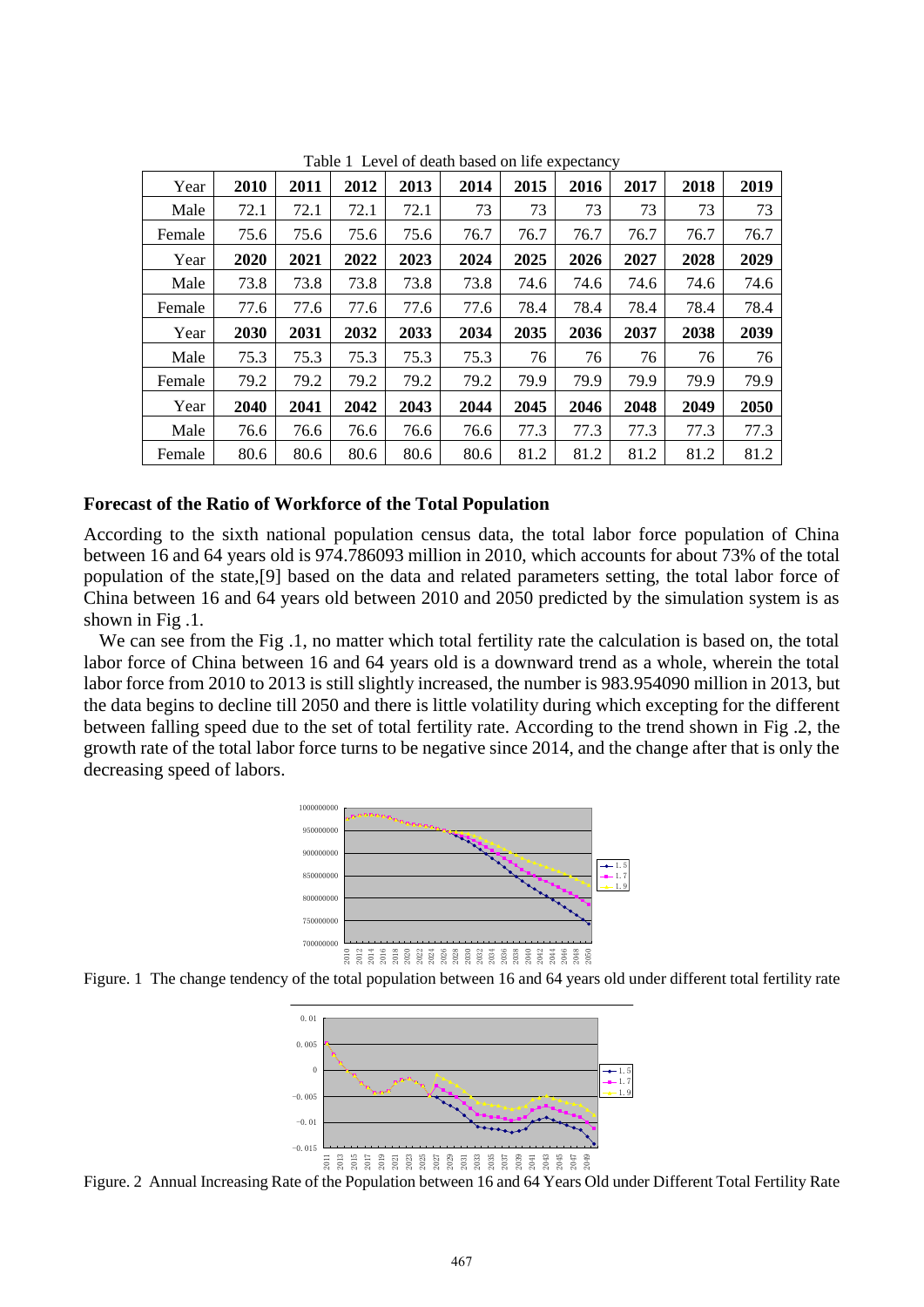According to different settings of the total fertility rate, although the total fertility rates from 2010 to 2026 are different, the total workforce under the three conditions has no difference, the reasons for this situation is that if the total fertility rate is adjusted in 2010, since the labors, that is, the population from 16 to 64 years old, entering the rank of labor force population before 2026 were born before 2010, the adjustment of the total fertility rate has no effect to this part of people. Since 2027, the population affected by the adjustment of the total fertility rate just over the age of 16 and enters the rank of labor force population, whereas, the total workforce begins to change along with different total fertility rate and the difference is bigger and bigger, therefore, in 2050, the total workforce under three total fertility rates are 742.058471 million, 785.196772 million, 828.564363 million in respective, and the influences of the total fertility rate on the labor supply can be fully released till 2075 in Figure 3. It also shows that the time lag exists in the influence of the adjustment to the total fertility rate on the quantity of labor forces, so that should be considered in policy making.

In addition, viewing from the proportion of people between 16 and 64 years old to the total population, this proportion is a downward trend from 2010 to 2010 and the higher the total fertility rate is, the lower the proportion will be.



Figure. 3 The change tendency of the proportion of people between 16 and 64 years old to the total population under different total fertility rate

#### **Forecast of Urban and Rural Labor Supply Situation**

Divided into urban and rural, the evolution trends of the labor force population in urban and rural are quite different.[10] In the urban area, as shown in Fig .4, whatever the total fertility rate is, the overall trend of the total workforce is fall after rise, the differences between different total fertility rates are embodied in two aspects. Firstly, the lower the total fertility rate, the less the workforce, this judgment only applies to the situation after 2026 because the total fertility rate has no influence on the labor supply quantity before 2026 and the reason has been explained herein before, in 2050, the total workforce in urban area under three total fertility rates are respectively 628.559001 million, 662.575821 million and 697.002422 million, therefore, the differences are very significant. Secondly, the lower the total fertility rate, the earlier the peak of the total workforce comes; it can be seen from the figure that when the total fertility rate is 1.5, the peak of the total urban workforce appears in 2043, 639.963768 million, when the total fertility rate is 1.7, the peak of the total urban workforce appears in 2047, 665.886718 million, when the total fertility rate is 1.9, the peak of the total urban workforce up to 2050 appears in 2049, 697.055579 million, and seeing from the trend, the data will also enter the decline phase after 2050.

The situation of the rural area is shown in Fig .5. The situation of the rural labor force supply is relatively simple, viewing from a general trend, the total rural workforce will be a downward trend, and the differences under different total fertility rates are slightly, which is associated with the rapid urbanization process of China.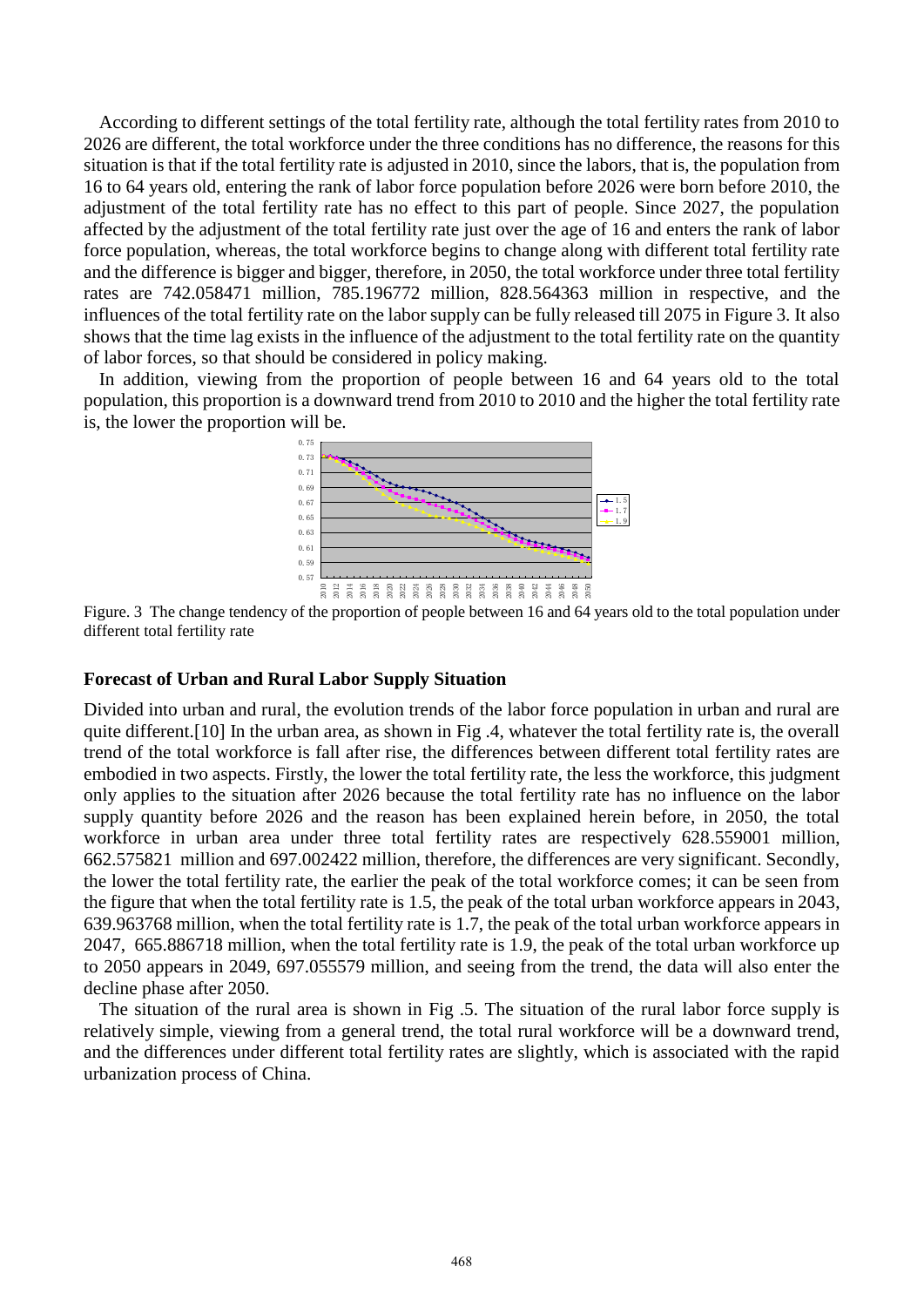

Figure. 4 The change tendency of the urban population between 16 and 64 years old under different total fertility rate



Figure. 5 The change tendency of the rural population between 16 and 64 years old under different total fertility rate

#### **Forecast of Age-specific labor supply conditions**

In the condition that the total fertility rate is 1.5, the aging trend of the age structure in China is obvious. In 2010, the population of the two age groups including 20 to 25 years old and 40 to 45 years old will account for the biggest proportion of the whole age structure, they will provide a relatively plenty of young adults workforce to our country, however, as time goes on, all of them will be out of the rank of workforce or dead in 2050, and the quantity added into the rank of workforce is less and less, so that the population pyramid will present a serious inverted pyramid status.[11]

Compared with the total fertility rate of 1.5, the condition under the total fertility rate of 1.7 is slightly better, although the aging situation is still serious by 2050, the number of population newly added into the rank of workforce is also large, so that the entire population pyramid is developed towards the direction of a columnar and the labor forces of all ages are quite uniform.



Figure. 6 The Population Age Structure between 2010 and 2050 with the Total Fertility Rate of 1.5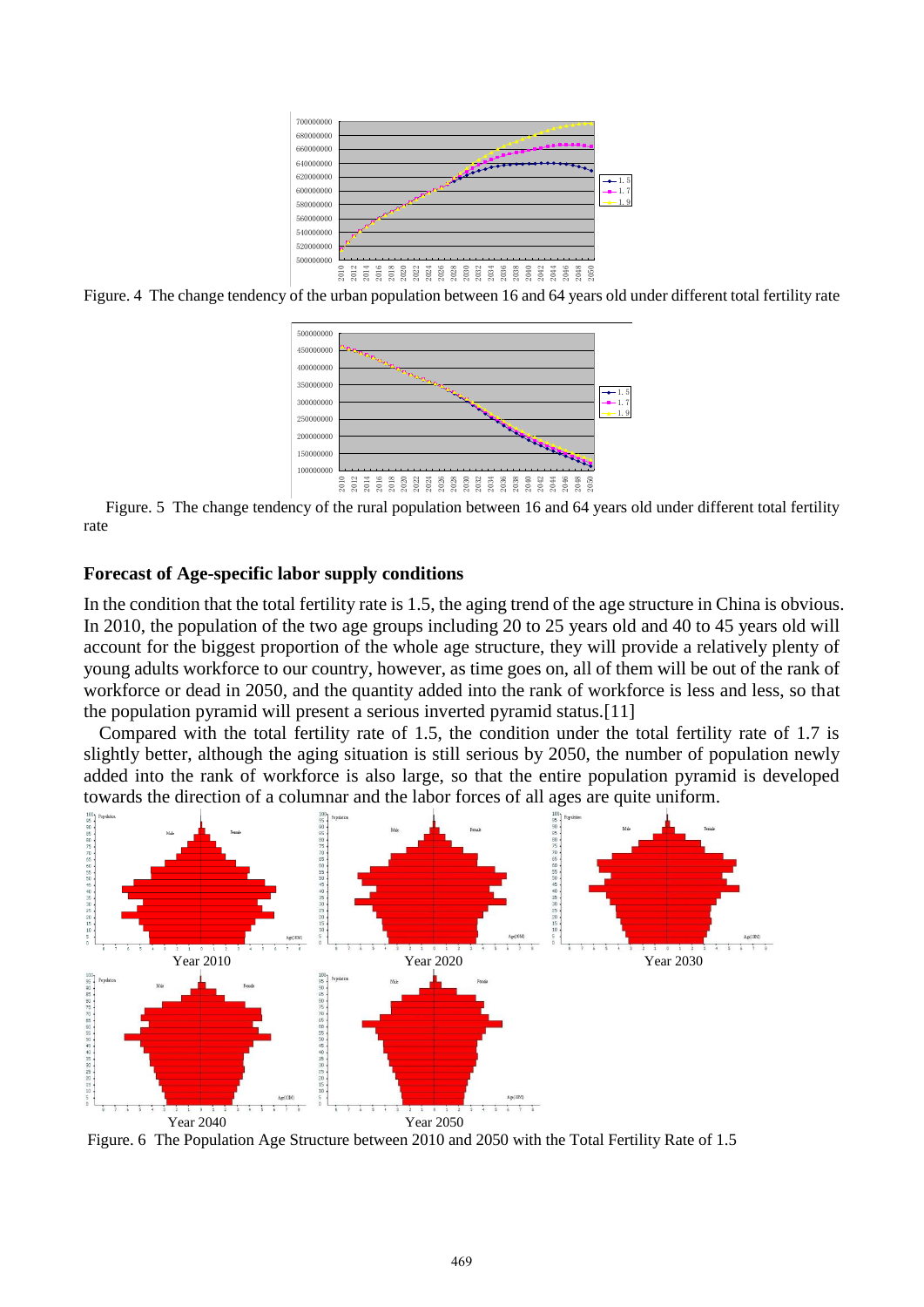## **Conclusion**

Firstly, by 2050, the decline of the total labor force is an inevitable trend, but the pace and the overall amplitude of decline are bounded with the trend of the population policy adjustment, in the current condition that the total workforce is in short supply and the pressure of provision for the aged increases continuously, the earlier the population policy is adjusted and the total fertility rate is enhanced, the more contributes it makes to solve the labor shortage problems in future.

Secondly, because of the influence of urbanization on the urban and rural labor forces supply, the rural labor forces will decline continuously while the urban labor forces will rise to a peak and then start to decline, where in the time and amplitude of the peak varies according to different total fertility rates of the population. Viewing from the policy implications of data, how to ensure that there are plenty of workforce in the rural area, how to balance the relationship between the demand for labors and the carrying capacity of urban public services in the rapid urbanization process and other problems should be taken into consideration.

Thirdly, the trend of inverted-pyramid-like age structure of workforce is significant, the quantity of youth labor forces as a whole is a downward trend while the 61-64 years old population and the proportion thereof to the total population climb constantly. Viewing from the policy perspective, under the current background of the aging tendency of population, it is considerable to supplement youth labors with 61-64 years old people to ease the problem of labor famine.

## **Acknowledgment**

This work is partially supported by the Humanities and Social Sciences Fund of Ministry of Education under Grant 12YJC790190, the young academic backbone support program under Grant 1253G029 in Heilongjiang Province, SSFC under Grant 13AZD071, National Soft Science Research Project under Grant 2013GXS2D020 in China, and Postdoctoral Scientific Research Initiation Grant LBH-Q14094, the Soft Science Technology Foundation under Grant GC13D101, QC07C117 in Heilongjiang Province in China.

#### **References**

- [1] Chen Jiyuan, On agricultural surplus labor transfer, the route of agricultural modernization must take in China, Economic Management Press, Beijing, 1991, pp.143-145.
- [2] Han Jun, 30 years of China economic reform focusing on the rural economy from 1978 to 2008, Chongqing University Press, Chongqing, 2008, pp.170-171.
- [3] Thomas Rawski, On the Number of Agricultural Labor Force in China, China Rural Survey, 4 (1997) 28- 39 .
- [4] Fengyun Hou, Empirical Analysis on the Surplus Scale and Mobility Scale of Rural Labor Force in China. China Rural Economy, 3 (2004) 13- 21.
- [5] Wang Wei, Chen Funing, Wang Zhihao, Liu Chang, On the Employment States of Three Major Industries in Each Region of Harbin in China in 2010, Information Technology Journal, 12(21), (2013) 6359-6362.
- [6] Lixia Yang, Guishan Yang, Shaofeng Yuan, Mathematical Models in Population Prediction, for Example as Jiangsu Province, Changsha Resources and Environment, 15(3), (2006) 288-290.
- [7] Ruijuan Wang, Actively Exploring New Ways of Surplus Labor Transfer in China, Theoretical Study, 1 (2004) 5- 7.
- [8] National Bureau of Statistics, China Statistical Yearbook, China Statistics Press, Beijing, ( 2010)